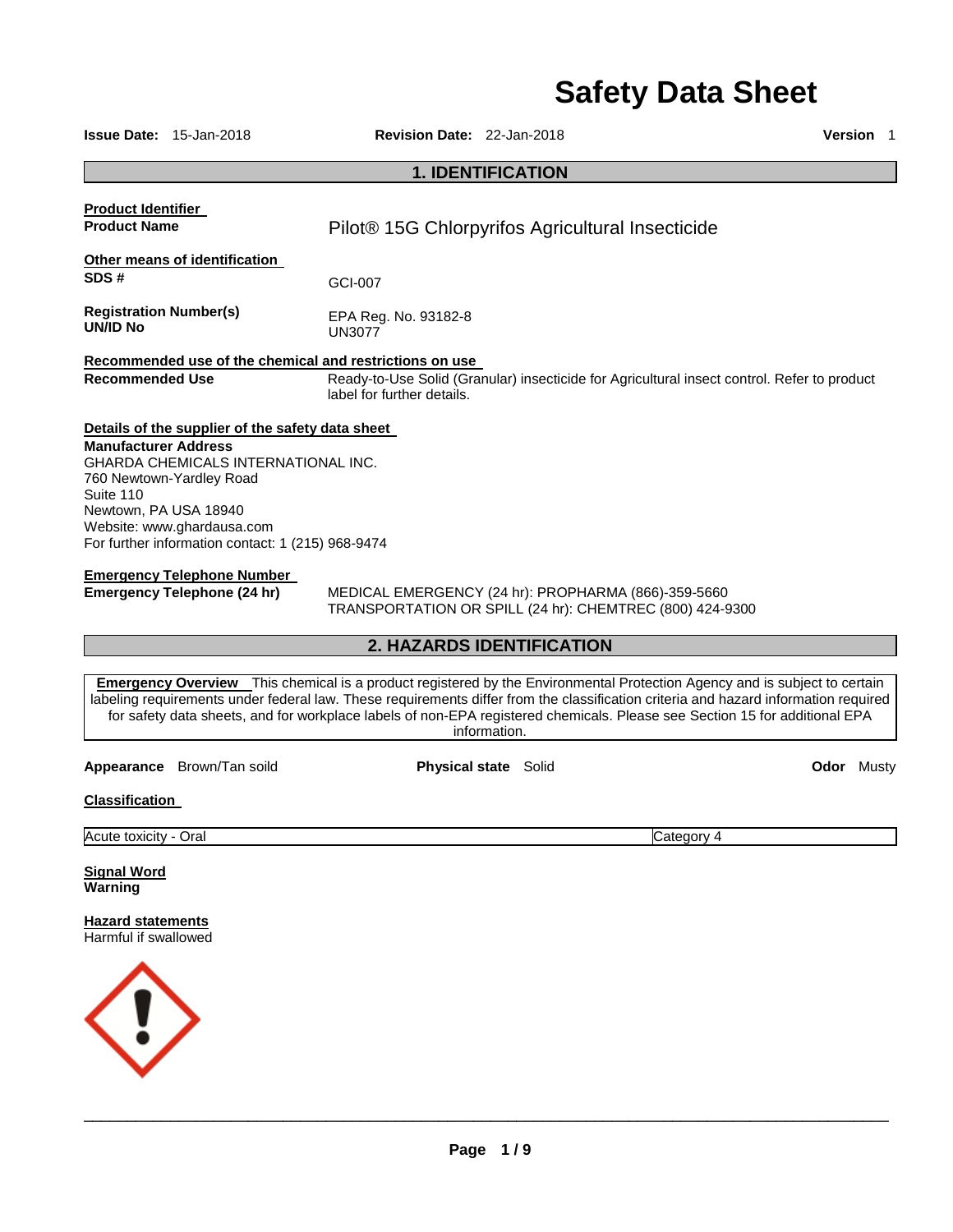#### **Precautionary Statements - Prevention**

Wash face, hands and any exposed skin thoroughly after handling Do not eat, drink or smoke when using this product

#### **Precautionary Statements - Response**

If exposed or concerned: Get medical advice/attention IF SWALLOWED: Call a POISON CENTER or doctor if you feel unwell Rinse mouth

#### **Precautionary Statements - Disposal**

Dispose of contents/container to an approved waste disposal plant

#### **Other hazards**

Very toxic to aquatic life with long lasting effects

#### **3. COMPOSITION/INFORMATION ON INGREDIENTS**

\_\_\_\_\_\_\_\_\_\_\_\_\_\_\_\_\_\_\_\_\_\_\_\_\_\_\_\_\_\_\_\_\_\_\_\_\_\_\_\_\_\_\_\_\_\_\_\_\_\_\_\_\_\_\_\_\_\_\_\_\_\_\_\_\_\_\_\_\_\_\_\_\_\_\_\_\_\_\_\_\_\_\_\_\_\_\_\_\_\_\_\_\_

| <b>Chemical Name</b> | CAS No.       | Weight-% |
|----------------------|---------------|----------|
| Chlorpvrifos         | 1-88-2<br>∘ממ |          |
| Indredients<br>Inert | Proprietary   | oΞ       |

\*\*If Chemical Name/CAS No is "proprietary" and/or Weight-% is listed as a range, the specific chemical identity and/or percentage of composition has been withheld as a trade secret.\*\*

#### **4. FIRST AID MEASURES**

#### **First Aid Measures**

| <b>General Advice</b> | Provide this SDS to medical personnel for treatment.                                                                                                                                                                                      |
|-----------------------|-------------------------------------------------------------------------------------------------------------------------------------------------------------------------------------------------------------------------------------------|
| <b>Eye Contact</b>    | Rinse immediately with plenty of water, also under the eyelids, for at least 15 minutes. Call<br>a poison control center or doctor for treatment advice.                                                                                  |
| <b>Skin Contact</b>   | Take off contaminated clothing. Wash off immediately with plenty of water for at least 15<br>minutes. Call a poison control center or doctor for treatment advice.                                                                        |
| <b>Inhalation</b>     | If inhaled remove to fresh air. Give oxygen if breathing is difficult. If breathing has stopped,<br>call 911, give artificial respiration. Immediately call a physician.                                                                  |
| Ingestion             | Call a poison control center or doctor immediately for treatment advice. Have person sip a<br>glass of water if able to swallow. Do not induce vomiting without medical advice. Never give<br>anything by mouth to an unconscious person. |

#### **Most important symptoms and effects**

**Symptoms Harmful if swallowed.** 

#### **Indication of any immediate medical attention and special treatment needed**

**Notes to Physician** Chlorpyrifos is a cholinesterase inhibitor. Treat symptomatically. If exposed, plasma and red blood cell cholinesterase tests may indicate significance of exposure (baseline data are useful). Atropine, only by injection, is the preferable antidote. Oximes, such as 2-PAM/protopam, may be therapeutic if used early; however, use only in conjunction with atropine. In case of severe acute poisoning, use antidote immediately after establishing an open airway and respiration.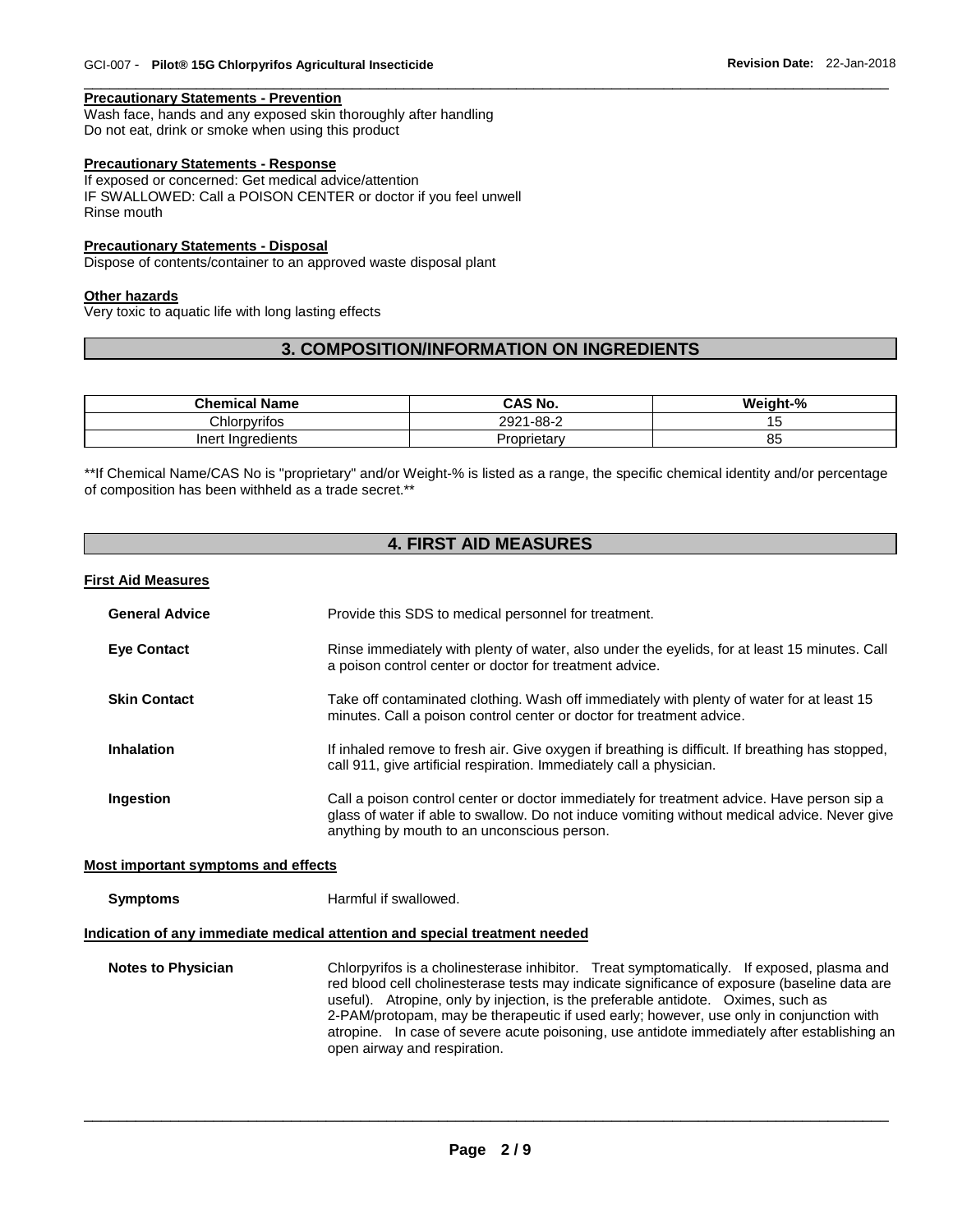#### \_\_\_\_\_\_\_\_\_\_\_\_\_\_\_\_\_\_\_\_\_\_\_\_\_\_\_\_\_\_\_\_\_\_\_\_\_\_\_\_\_\_\_\_\_\_\_\_\_\_\_\_\_\_\_\_\_\_\_\_\_\_\_\_\_\_\_\_\_\_\_\_\_\_\_\_\_\_\_\_\_\_\_\_\_\_\_\_\_\_\_\_\_ **5. FIRE-FIGHTING MEASURES**

#### **Suitable Extinguishing Media**

Foam. Carbon dioxide (CO2). Water spray (fog). Foam fire-extinguishing system is preferred because uncontrolled water can spread possible contamination.

#### **Unsuitable Extinguishing Media** Not determined.

#### **Specific Hazards Arising from the Chemical**

Toxic irritating gases may be formed above 320°F (160°C).

#### **Protective equipment and precautions for firefighters**

As in any fire, wear self-contained breathing apparatus pressure-demand, MSHA/NIOSH (approved or equivalent) and full protective gear.

#### **6. ACCIDENTAL RELEASE MEASURES**

#### **Personal precautions, protective equipment and emergency procedures**

| <b>Personal Precautions</b>                                  | Use personal protective equipment as required.                                                                                                                                                                                                                                                                                               |  |  |  |
|--------------------------------------------------------------|----------------------------------------------------------------------------------------------------------------------------------------------------------------------------------------------------------------------------------------------------------------------------------------------------------------------------------------------|--|--|--|
| <b>Environmental precautions</b>                             |                                                                                                                                                                                                                                                                                                                                              |  |  |  |
| <b>Environmental precautions</b>                             | See Section 12 for additional Ecological Information.                                                                                                                                                                                                                                                                                        |  |  |  |
| Methods and material for containment and cleaning up         |                                                                                                                                                                                                                                                                                                                                              |  |  |  |
| <b>Methods for Containment</b>                               | Prevent further leakage or spillage if safe to do so.                                                                                                                                                                                                                                                                                        |  |  |  |
| <b>Methods for Clean-Up</b>                                  | Isolate the spill. Hold this package, other cargo and vehicles involved. For Emergency spill<br>assistance Call CHEMTREC (24-hour service): 1-800-535-5053.                                                                                                                                                                                  |  |  |  |
|                                                              | <b>7. HANDLING AND STORAGE</b>                                                                                                                                                                                                                                                                                                               |  |  |  |
| <b>Precautions for safe handling</b>                         |                                                                                                                                                                                                                                                                                                                                              |  |  |  |
| <b>Advice on Safe Handling</b>                               | Handle in accordance with good industrial hygiene and safety practice. Use personal<br>protection recommended in Section 8. Wash face, hands and any exposed skin thoroughly<br>after handling. Do not eat, drink or smoke when using this product. Keep away from food,<br>drink and animal feeding stuffs.                                 |  |  |  |
| Conditions for safe storage, including any incompatibilities |                                                                                                                                                                                                                                                                                                                                              |  |  |  |
| <b>Storage Conditions</b>                                    | Keep container tightly closed and store in a cool, dry and well-ventilated place. Keep out of<br>the reach of children. Prevent cross-contamination with other pesticides and fertilizers. If<br>container is damaged or spill occurs, use product immediately or dispose of product and<br>damaged container as indicated on product label. |  |  |  |
| <b>Incompatible Materials</b>                                | Alkaline materials.                                                                                                                                                                                                                                                                                                                          |  |  |  |

### **8. EXPOSURE CONTROLS/PERSONAL PROTECTION**

#### **Exposure Guidelines**

| <b>Chemical Name</b>      | <b>ACGIH TLV</b>                                          | <b>OSHA PEL</b>                                        | <b>NIOSH IDLH</b>                                       |
|---------------------------|-----------------------------------------------------------|--------------------------------------------------------|---------------------------------------------------------|
| Chlorpyrifos<br>2921-88-2 | TWA: $0.1 \text{ mg/m}^3$ inhalable<br>fraction and vapor | (vacated) TWA: $0.2$ mg/m <sup>3</sup><br>(vacated) S* | TWA: $0.2 \text{ mg/m}^3$<br>STEL: $0.6 \text{ mg/m}^3$ |
|                           |                                                           |                                                        |                                                         |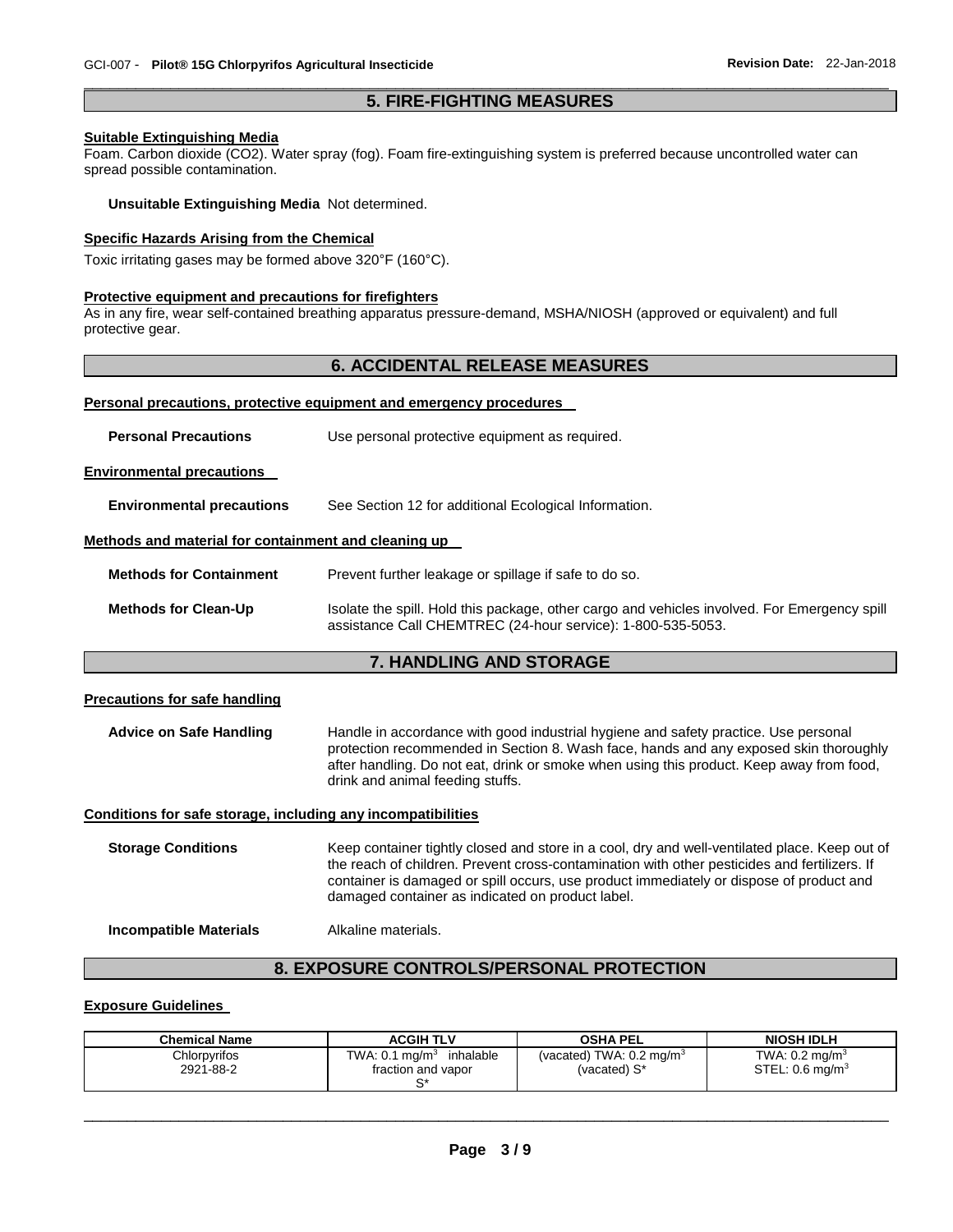| - Iner<br>11 F<br>ີ | ma/m <sup>3</sup><br>ו ואו<br>rocn<br>rabie<br>. . |  |
|---------------------|----------------------------------------------------|--|
|                     | no<br>mattel<br>◡                                  |  |

#### **Appropriate engineering controls**

**Engineering Controls Showers. Eyewash stations. Ventilation systems.** 

#### **Individual protection measures, such as personal protective equipment**

| <b>Eye/Face Protection</b>      | Use safety glasses.                                                                                                                  |
|---------------------------------|--------------------------------------------------------------------------------------------------------------------------------------|
| <b>Skin and Body Protection</b> | No precautions other than clean body-covering clothing should be needed.                                                             |
| <b>Respiratory Protection</b>   | Atmospheric levels should be maintained below the exposure quideline. In dusty<br>atmospheres, use a NIOSH approved dust respirator. |

**General Hygiene Considerations** Handle in accordance with good industrial hygiene and safety practice.

#### **9. PHYSICAL AND CHEMICAL PROPERTIES**

#### **Information on basic physical and chemical properties**

| <b>Physical state</b>               | Solid                              |                       |                |
|-------------------------------------|------------------------------------|-----------------------|----------------|
| Appearance                          | Brown/Tan soild                    | Odor                  | Musty          |
| Color                               | Brown/Tan                          | <b>Odor Threshold</b> | Not determined |
| <b>Property</b>                     | <b>Values</b>                      | Remarks • Method      |                |
| рH                                  | 4.9 in 5.2% w/w aqueous dispersion |                       |                |
| <b>Melting Point/Freezing Point</b> | Not determined                     |                       |                |
| <b>Boiling Point/Boiling Range</b>  | Not determined                     |                       |                |
| <b>Flash Point</b>                  | Not determined                     |                       |                |
| <b>Evaporation Rate</b>             | Not determined                     |                       |                |
| <b>Flammability (Solid, Gas)</b>    | Not determined                     |                       |                |
| <b>Flammability Limits in Air</b>   |                                    |                       |                |
| <b>Upper Flammability Limits</b>    | Not determined                     |                       |                |
| <b>Lower Flammability Limit</b>     | Not determined                     |                       |                |
| <b>Vapor Pressure</b>               | Low                                |                       |                |
| <b>Vapor Density</b>                | Not applicable                     |                       |                |
| <b>Relative Density</b>             | Not determined                     |                       |                |
| <b>Water Solubility</b>             | Insoluble in water                 |                       |                |
| Solubility in other solvents        | Not determined                     |                       |                |
| <b>Partition Coefficient</b>        | Not determined                     |                       |                |
| <b>Auto-ignition Temperature</b>    | Not determined                     |                       |                |
| <b>Decomposition Temperature</b>    | Not determined                     |                       |                |
| <b>Kinematic Viscosity</b>          | Not determined                     |                       |                |
| <b>Dynamic Viscosity</b>            | Not determined                     |                       |                |
| <b>Explosive Properties</b>         | Not determined                     |                       |                |
| <b>Oxidizing Properties</b>         | Not determined                     |                       |                |
| <b>Other Information</b>            |                                    |                       |                |

**Density 16.5** lbs/ft3 (0.6968 gm/cm3)

#### **10. STABILITY AND REACTIVITY**

#### **Reactivity**

Not reactive under normal conditions.

#### **Chemical Stability**

Stable under recommended storage conditions.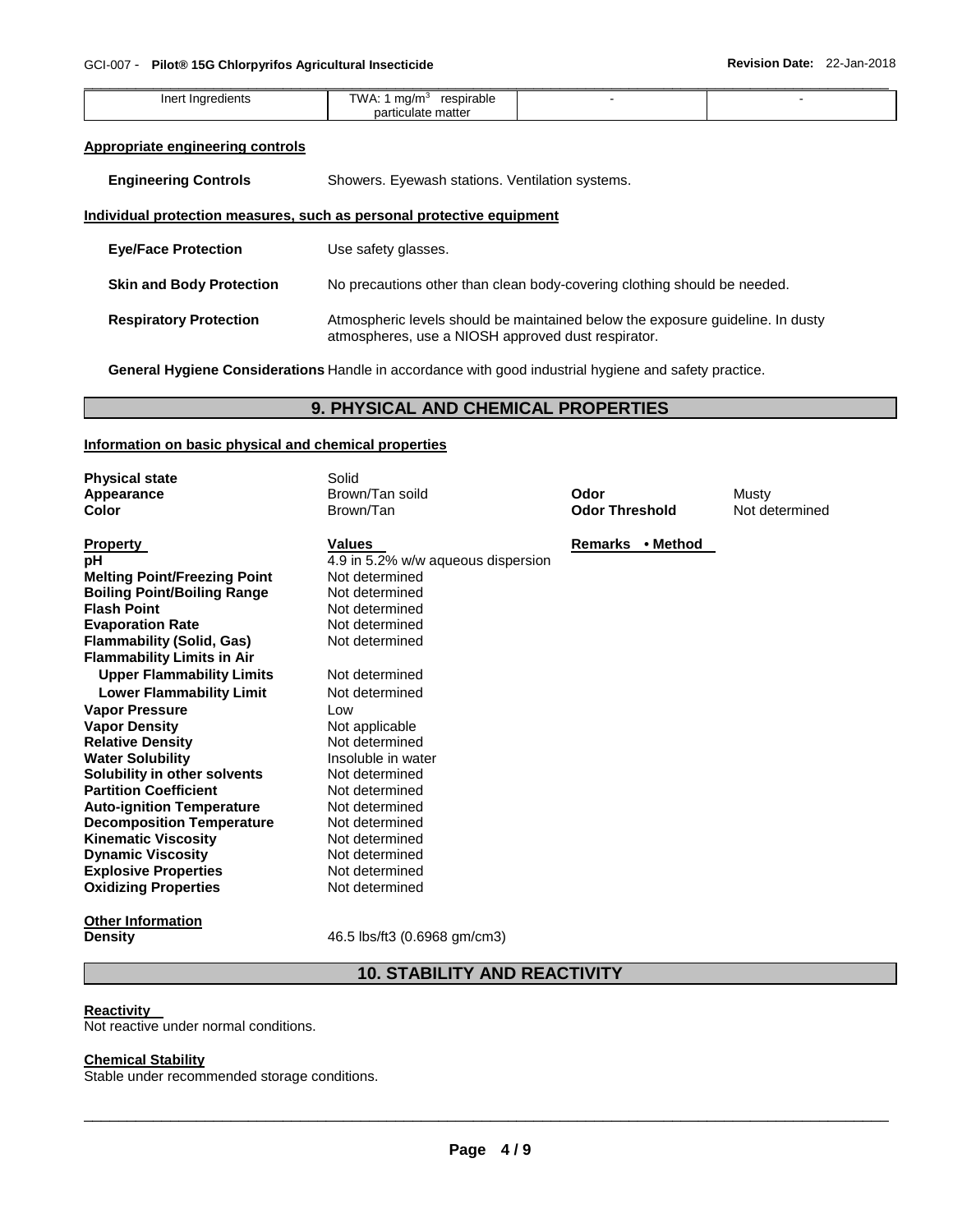#### **Possibility of Hazardous Reactions**

None under normal processing.

#### **Hazardous Polymerization** Hazardous polymerization does not occur.

#### **Conditions to Avoid**

Avoid high temperatures. Do not store above 100°F. Chlorpyrifos undergoes exothermic decomposition at approximately 266°F (130°C) which can lead to higher temperatures and violent decomposition if generated heat is not removed.

\_\_\_\_\_\_\_\_\_\_\_\_\_\_\_\_\_\_\_\_\_\_\_\_\_\_\_\_\_\_\_\_\_\_\_\_\_\_\_\_\_\_\_\_\_\_\_\_\_\_\_\_\_\_\_\_\_\_\_\_\_\_\_\_\_\_\_\_\_\_\_\_\_\_\_\_\_\_\_\_\_\_\_\_\_\_\_\_\_\_\_\_\_

#### **Incompatible Materials**

Alkaline materials.

#### **Hazardous Decomposition Products**

If product is involved in fire, hydrogen chloride, ethyl sulfide, diethyl sulfide and nitrogen oxides can be formed.

#### **11. TOXICOLOGICAL INFORMATION**

#### **Information on likely routes of exposure**

| <b>Product Information</b> |                                                                                                                                                                                                  |
|----------------------------|--------------------------------------------------------------------------------------------------------------------------------------------------------------------------------------------------|
| <b>Eye Contact</b>         | May cause moderate eye irritation, which may be slow to heal. Corneal injury is unlikely.                                                                                                        |
| <b>Skin Contact</b>        | Prolonged exposure is not likely to cause significant skin irritation. A single prolonged<br>exposure is not likely to result in the material being absorbed through skin in harmful<br>amounts. |
| <b>Inhalation</b>          | Single exposure to dust is not likely to be hazardous.                                                                                                                                           |
| Ingestion                  | Small amounts swallowed incidental to normal handling operations are not likely to cause<br>injury; swallowing larger amounts may cause injury.                                                  |

#### **Component Information**

| <b>Chemical Name</b> | Oral LD50                      | Dermal LD50                         | <b>Inhalation LC50</b>           |
|----------------------|--------------------------------|-------------------------------------|----------------------------------|
| Chlorpyrifos         | $= 135$ mg/kg (Rat) = 82 mg/kg | (Rabbit) > 5000 mg/kg<br>' = 2 g/kg | $>$ 200 mg/m $^3$<br>$(Rat)$ 4 h |
| 2921-88-2            | Rat `                          | Rabbit $) = 202$ mg/kg<br>(Rat)     |                                  |
| Inert Ingredients    | (Rat)<br>> 5000 mg/kg          |                                     | -                                |

#### **Information on physical, chemical and toxicological effects**

| <b>Symptoms</b>              | Please see section 4 of this SDS for symptoms.                                                                                                                                                                                                |  |  |
|------------------------------|-----------------------------------------------------------------------------------------------------------------------------------------------------------------------------------------------------------------------------------------------|--|--|
|                              | Delayed and immediate effects as well as chronic effects from short and long-term exposure                                                                                                                                                    |  |  |
| <b>Sensitization</b>         | This material is not considered to have significant skin sensitization potential in humans.                                                                                                                                                   |  |  |
| Germ cell mutagenicity       | Based on a majority of negative data and equivocal or marginally positive results,<br>chlorpyrifos is considered to have minimal mutagenic potential.                                                                                         |  |  |
| Carcinogenicity              | Chlorpyrifos did not cause cancer in long-term animal studies.                                                                                                                                                                                |  |  |
| <b>Reproductive toxicity</b> | Chlorpyrifos did not interfere with fertility in reproduction studies in laboratory animals.<br>Some evidence of toxicity to the offspring occurred, but only at a dose high enough to<br>produce significant toxicity to the parent animals. |  |  |
| <b>Teratogenicity</b>        | Chlorpyrifos did not cause birth defects in laboratory animals.                                                                                                                                                                               |  |  |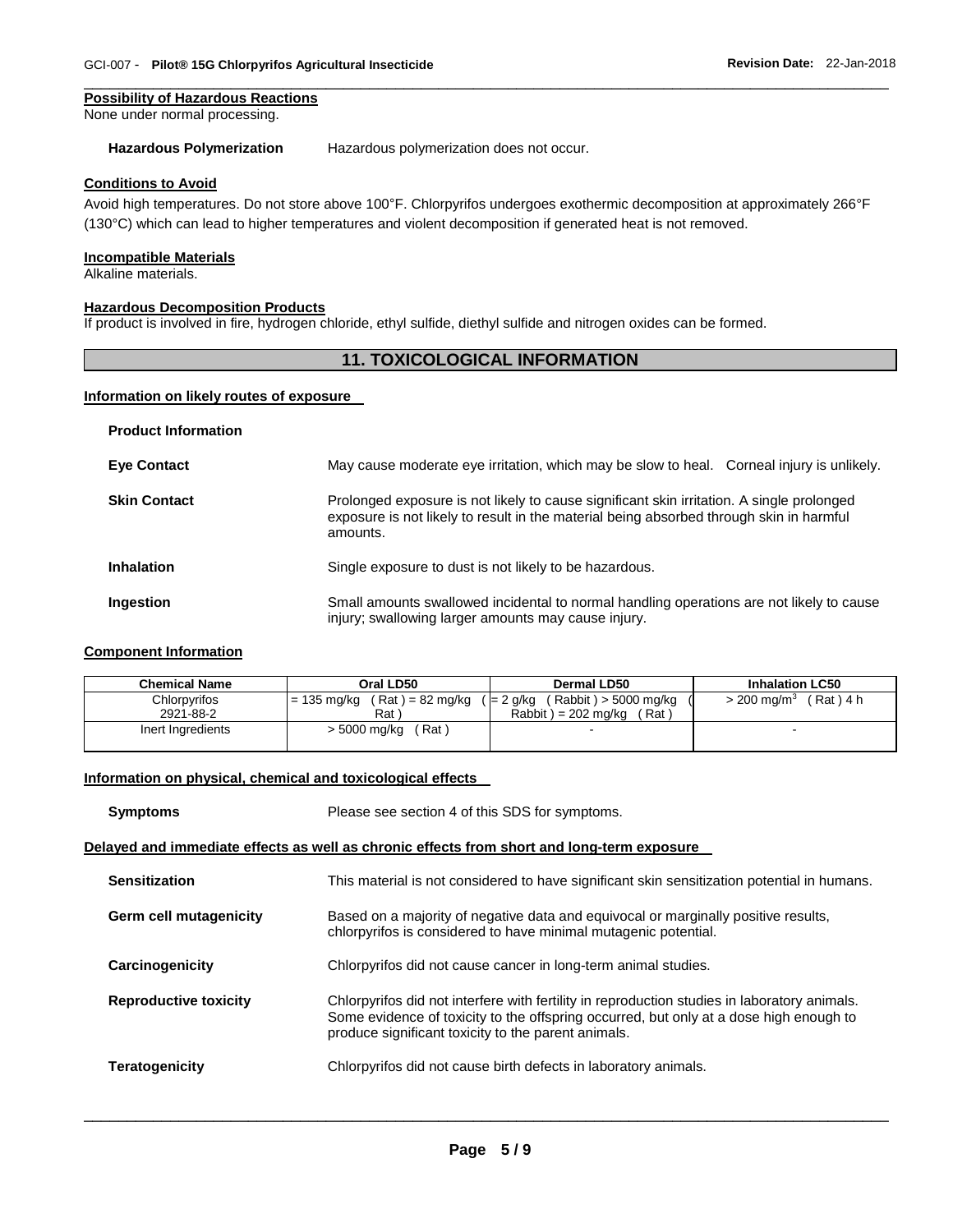#### **Numerical measures of toxicity**

## **The following values are calculated based on chapter 3.1 of the GHS document** .<br>ATEmix (oral) 599.00 mg/kg mg/L

**ATEmix (oral)** 599.00 mg/kg mg/L

#### **12. ECOLOGICAL INFORMATION**

\_\_\_\_\_\_\_\_\_\_\_\_\_\_\_\_\_\_\_\_\_\_\_\_\_\_\_\_\_\_\_\_\_\_\_\_\_\_\_\_\_\_\_\_\_\_\_\_\_\_\_\_\_\_\_\_\_\_\_\_\_\_\_\_\_\_\_\_\_\_\_\_\_\_\_\_\_\_\_\_\_\_\_\_\_\_\_\_\_\_\_\_\_

#### **Ecotoxicity**

Very toxic to aquatic life with long lasting effects. This pesticide is toxic to fish and wildlife. Do not apply directly to water, to areas where surface water is present, or to intertidal areas below the mean high water mark. Do not apply when weather conditions favor drift from target areas. Do not contaminate water when disposing of equipment wash waster or rinsate. This product is highly toxic to bees exposed to direct treatment or residues on blooming crops or weeds. Do not apply this product or allow it to drift to blooming crops or weeds if bees are visiting the treatment area.

#### **Component Information**

| <b>Chemical Name</b> | Algae/aquatic plants | <b>Fish</b>                          | <b>Crustacea</b>                 |
|----------------------|----------------------|--------------------------------------|----------------------------------|
| Chlorpyrifos         |                      | 0.11 - 0.13: 96 h Pimephales         | 0.00012 - 0.00023: 48 h Daphnia  |
| 2921-88-2            |                      | promelas mg/L LC50 flow-through      | magna mg/L EC50 Static 0.00009 - |
|                      |                      | 0.008: 96 h Cyprinus carpio mg/L     | 0.00012: 48 h Daphnia magna mg/L |
|                      |                      | LC50 static 0.00717: 96 h Poecilia   | EC50 Flow through                |
|                      |                      | reticulata mg/L LC50 0.002 - 0.032:  |                                  |
|                      |                      | 96 h Oncorhynchus mykiss mg/L        |                                  |
|                      |                      | LC50 flow-through 0.011: 96 h        |                                  |
|                      |                      | Oncorhynchus mykiss mg/L LC50        |                                  |
|                      |                      | 0.00717: 96 h Poecilia reticulata    |                                  |
|                      |                      | mg/L LC50 semi-static 0.0047 -       |                                  |
|                      |                      | 0.0075: 96 h Lepomis macrochirus     |                                  |
|                      |                      | mg/L LC50 flow-through 0.0013: 96    |                                  |
|                      |                      | h Lepomis macrochirus mg/L LC50      |                                  |
|                      |                      | static 0.001: 96 h Oncorhynchus      |                                  |
|                      |                      | mykiss mg/L LC50 static 0.0026: 96   |                                  |
|                      |                      | h Lepomis macrochirus mg/L LC50      |                                  |
| Inert Ingredients    |                      | 8.0 - 19.0: 96 h Salmo gairdneri g/L |                                  |
|                      |                      | LC50 19000: 96 h Oncorhynchus        |                                  |
|                      |                      | mykiss mg/L LC50 static              |                                  |

#### **Persistence/Degradability**

Not determined.

#### **Bioaccumulation**

Not determined.

#### **Mobility**

| <b>Chemical Name</b> | <b>Coefficient</b><br>Partition |
|----------------------|---------------------------------|
| Chlorpyrifos         | 4.96                            |
| 2921-88-2            |                                 |

#### **Other Adverse Effects**

Not determined

#### **13. DISPOSAL CONSIDERATIONS**

#### **Waste Treatment Methods**

**Disposal of Wastes** Open dumping is prohibited. Improper disposal of excess pesticide, spray mixture, or rinsate is a violation of federal law. If these wastes cannot be disposed of by use according to label instructions, contact your State Pesticide or Environmental Control Agency, or the Hazardous Waste Representative at the nearest EPA Regional Office for guidance.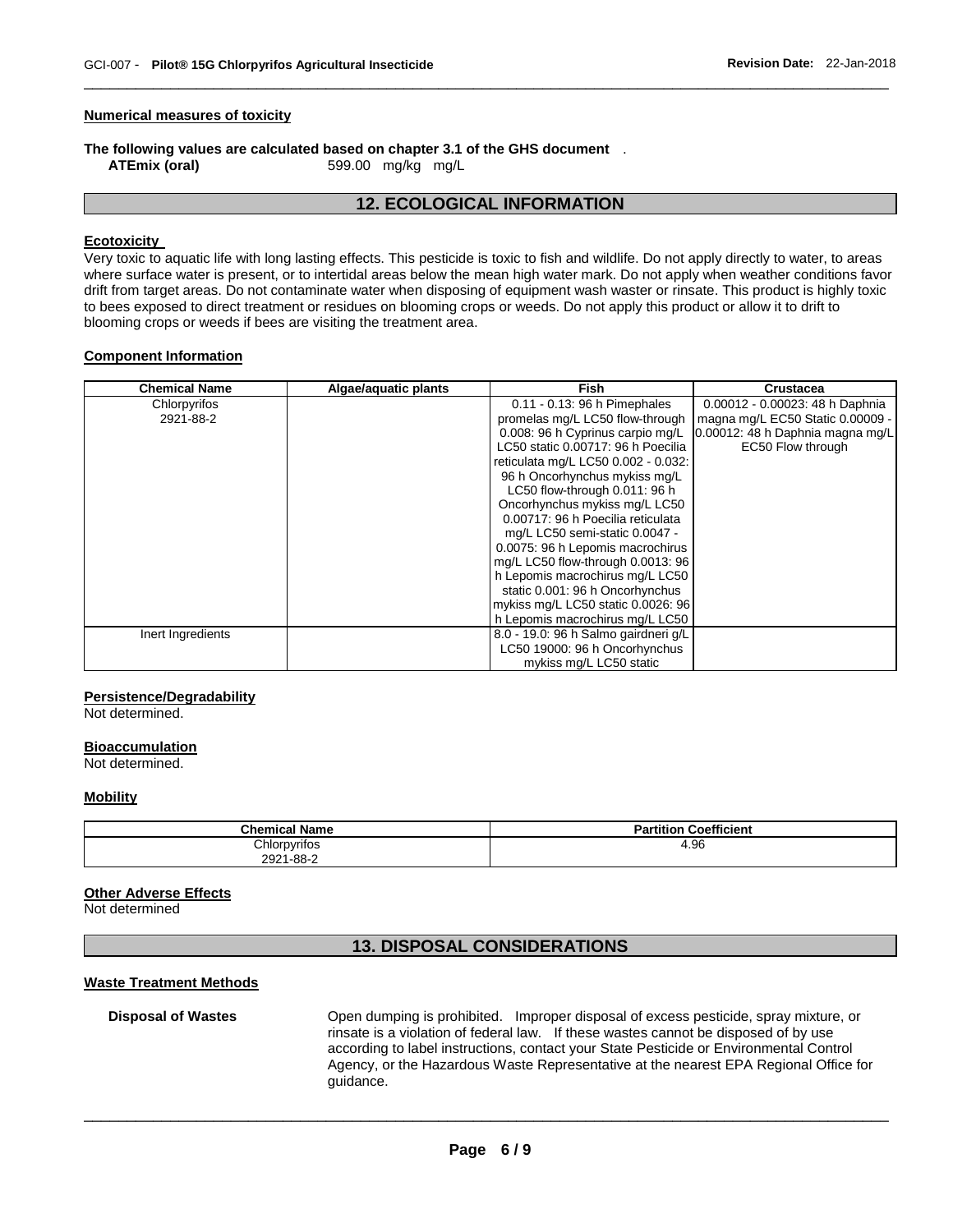**Contaminated Packaging** Disposal should be in accordance with applicable regional, national and local laws and regulations.

#### **California Hazardous Waste Status**

| <b>Chemical Name</b> | <b>California Hazardous Waste Status</b> |
|----------------------|------------------------------------------|
| Chlorpyrifos         | Гохіс<br>$\sim$ $\sim$                   |
| 2921-88-2            |                                          |

\_\_\_\_\_\_\_\_\_\_\_\_\_\_\_\_\_\_\_\_\_\_\_\_\_\_\_\_\_\_\_\_\_\_\_\_\_\_\_\_\_\_\_\_\_\_\_\_\_\_\_\_\_\_\_\_\_\_\_\_\_\_\_\_\_\_\_\_\_\_\_\_\_\_\_\_\_\_\_\_\_\_\_\_\_\_\_\_\_\_\_\_\_

#### **14. TRANSPORT INFORMATION**

| <b>Note</b>                                                                                                                             | Please see current shipping paper for most up to date shipping information, including<br>exemptions and special circumstances. |
|-----------------------------------------------------------------------------------------------------------------------------------------|--------------------------------------------------------------------------------------------------------------------------------|
| <b>DOT</b><br><b>UN/ID No</b><br><b>Proper Shipping Name</b><br><b>Hazard Class</b><br><b>Packing Group</b><br><b>Marine Pollutant</b>  | <b>UN3077</b><br>Environmentally Hazardous Substance, Solid, n.o.s. (Chlorpyrifos)<br>9<br>$\mathbf{H}$<br>Yes.                |
| IATA<br><b>UN/ID No</b><br><b>Proper Shipping Name</b><br><b>Hazard Class</b><br><b>Packing Group</b><br><b>Marine Pollutant</b>        | <b>UN3077</b><br>Environmentally Hazardous Substance, Solid, n.o.s. (Chlorpyrifos)<br>9<br>Ш<br>Yes                            |
| <b>IMDG</b><br><b>UN/ID No</b><br><b>Proper Shipping Name</b><br><b>Hazard Class</b><br><b>Packing Group</b><br><b>Marine Pollutant</b> | <b>UN3077</b><br>Environmentally Hazardous Substance, Solid, n.o.s. (Chlorpyrifos)<br>9<br>Ш<br>Yes                            |

### **15. REGULATORY INFORMATION**

#### **International Inventories**

| <b>Chemical Name</b> | <b>TSCA</b> | <b>DSL/NDSL EINECS/E</b> | <b>ENCS</b> | <b>IECSC</b> | <b>KECL</b> | <b>PICCS</b> | <b>AICS</b> |
|----------------------|-------------|--------------------------|-------------|--------------|-------------|--------------|-------------|
|                      |             | LINCS.                   |             |              |             |              |             |
| Chlorpyrifos         |             |                          | Present     |              | Present     |              |             |
| Inert Ingredients    |             |                          |             |              | Present     |              |             |

#### **Legend:**

*TSCA - United States Toxic Substances Control Act Section 8(b) Inventory* 

*DSL/NDSL - Canadian Domestic Substances List/Non-Domestic Substances List* 

*EINECS/ELINCS - European Inventory of Existing Chemical Substances/European List of Notified Chemical Substances* 

*ENCS - Japan Existing and New Chemical Substances* 

*IECSC - China Inventory of Existing Chemical Substances* 

*KECL - Korean Existing and Evaluated Chemical Substances* 

*PICCS - Philippines Inventory of Chemicals and Chemical Substances* 

*AICS - Australian Inventory of Chemical Substances*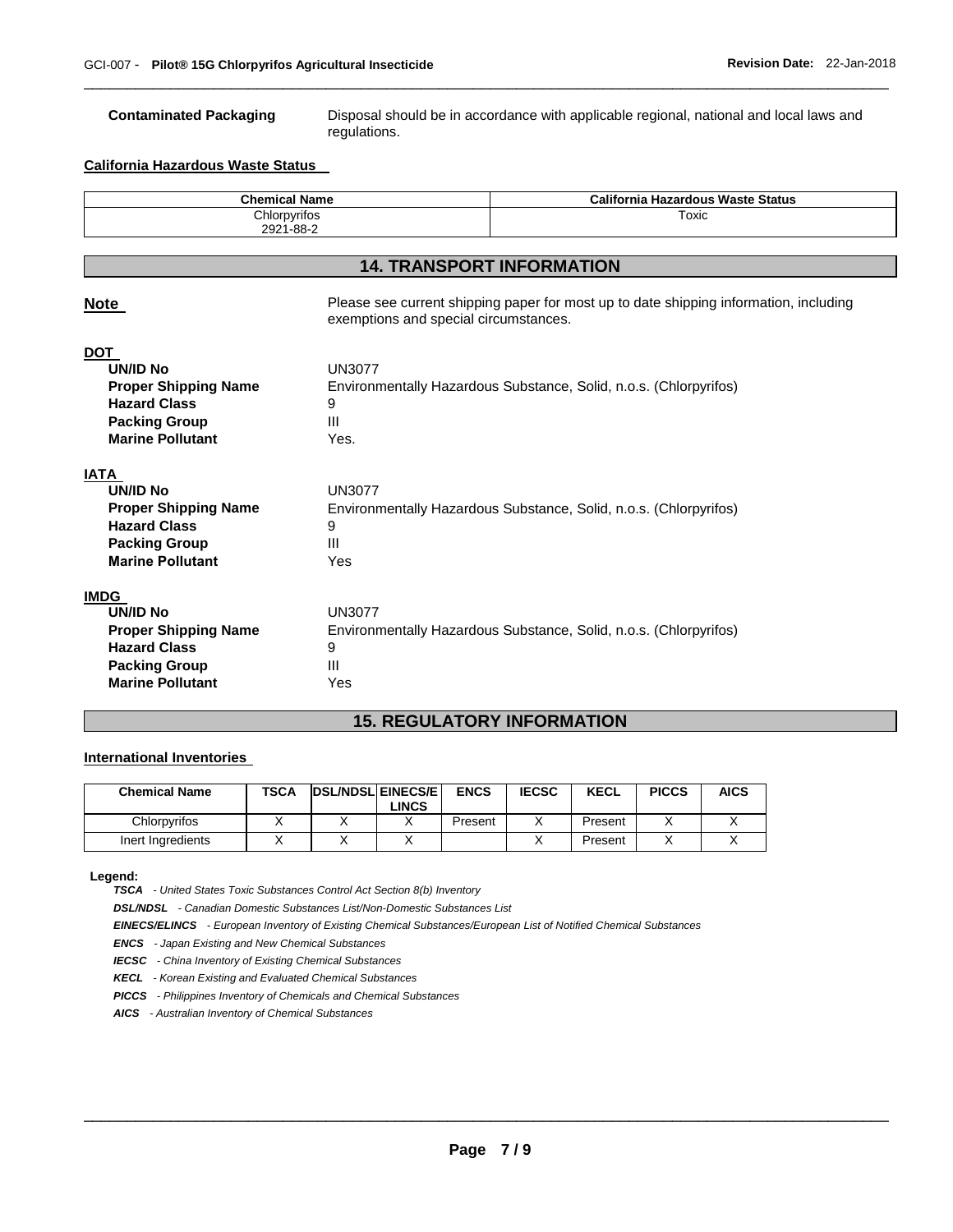#### **US Federal Regulations**

#### **CERCLA**

This material, as supplied, contains one or more substances regulated as a hazardous substance under the Comprehensive Environmental Response Compensation and Liability Act (CERCLA) (40 CFR 302)

| <b>Chemical Name</b> | <b>Hazardous Substances RQs</b> | <b>CERCLA/SARA RQ</b> | <b>Reportable Quantity (RQ)</b> |
|----------------------|---------------------------------|-----------------------|---------------------------------|
| Chlorpyrifos         | -lb                             |                       | 1 lb final RQ<br><b>RQ</b>      |
| 2921-88-2            |                                 |                       | RQ 0.454 kg final RQ            |

\_\_\_\_\_\_\_\_\_\_\_\_\_\_\_\_\_\_\_\_\_\_\_\_\_\_\_\_\_\_\_\_\_\_\_\_\_\_\_\_\_\_\_\_\_\_\_\_\_\_\_\_\_\_\_\_\_\_\_\_\_\_\_\_\_\_\_\_\_\_\_\_\_\_\_\_\_\_\_\_\_\_\_\_\_\_\_\_\_\_\_\_\_

#### **SARA 313**

Section 313 of Title III of the Superfund Amendments and Reauthorization Act of 1986 (SARA). This product contains a chemical or chemicals which are subject to the reporting requirements of the Act and Title 40 of the Code of Federal Regulations, Part 372

#### **CWA (Clean Water Act)**

This product contains the following substances which are regulated pollutants pursuant to the Clean Water Act (40 CFR 122.21 and 40 CFR 122.42)

| <b>Chemical Name</b> | <b>CWA - Reportable</b><br>Quantities | CWA- | Toxic Pollutants CWA - Priority Pollutants | <b>CWA - Hazardous</b><br>Substances |
|----------------------|---------------------------------------|------|--------------------------------------------|--------------------------------------|
| Chlorpyrifos         | lb                                    |      |                                            |                                      |

#### **US State Regulations**

#### **California Proposition 65**

This product does not contain any Proposition 65 chemicals.

#### **U.S. State Right-to-Know Regulations**

| <b>Chemical Name</b> | <b>New Jersey</b> | ssachusetts<br>ma: | Pennsvlvania |
|----------------------|-------------------|--------------------|--------------|
| Chlorpyrifos         |                   |                    |              |
| 2921-88-2            |                   |                    |              |

#### **EPA Pesticide Registration Number** EPA Reg. No. 93182-8

#### **EPA Statement**

This chemical is a pesticide product registered by the Environmental Protection Agency and is subject to certain labeling requirements under federal pesticide law. These requirements differ from the classification criteria and hazard information required for safety data sheets, and for workplace labels of non-pesticide chemicals. Following is the hazard information as required on the pesticide label:

#### **EPA Pesticide Label**

#### SIGNAL WORD: CAUTION

Harmful if swallowed. Causes moderate eye irritation. Avoid contact with eyes, skin or clothing. Avoid breathing dust. Wash thoroughly with soap and water after handling

#### **Difference between SDS and EPA pesticide label**

|                                   | <b>EPA</b>                        | <b>OSHA</b>          |
|-----------------------------------|-----------------------------------|----------------------|
| <b>Signal Word</b>                | Caution                           | Warning              |
| Acute toxicity - Oral             | Harmful if swallowed              | Harmful if swallowed |
| Serious eye damage/eye irritation | Causes moderate eye<br>irritation | <b>NA</b>            |